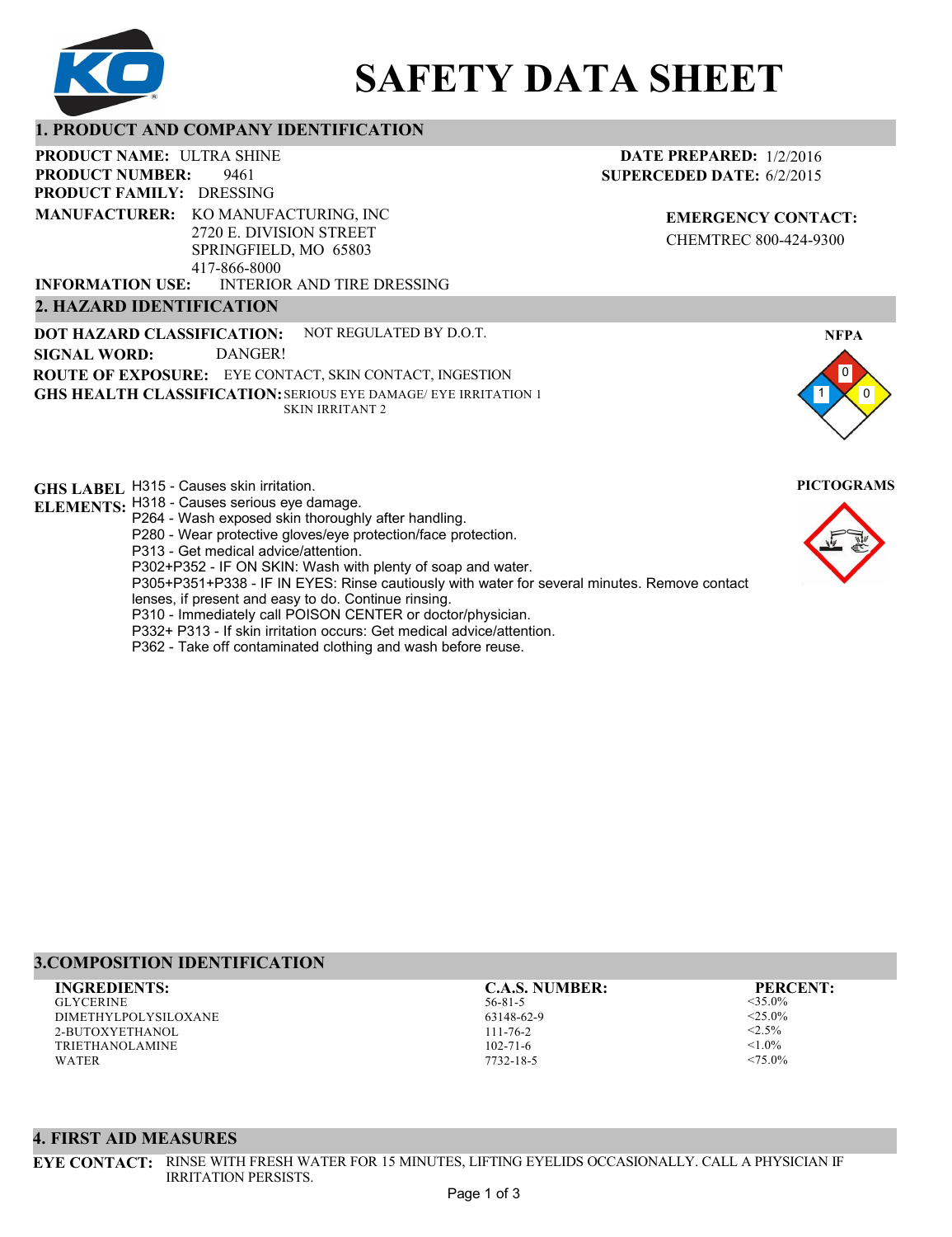### 9461 **PRODUCT NUMBER: PRODUCT NAME: ULTRA SHINE**

# **DATE PREPARED:** 1/2/2016 **SUPERCEDED DATE:** 6/2/2015

# **4. FIRST AID MEASURES - CONTINUED**

**SKIN CONTACT:** RINSE WITH PLENTY OF FRESH WATER AND REMOVE CONTAMINATED CLOTHING IMMEDIATELY. CALL A PHYSICIAN IF IRRITATION PERSISTS.

**INGESTION:** DO NOT INDUCE VOMITING. CALL A PHYSICIAN IMMEDIATELY. IF CONSCIOUS, GIVE LARGE QUANTITIES OF WATER. DO NOT GIVE ANYTHING BY MOUTH IF UNCONSCIOUS.

**INHALATION:** IF OVERCOME BY EXPOSURE, REMOVE VICTIM TO FRESH AIR IMMEDIATELY. GIVE OXYGEN OR ARTIFICIAL RESPIRATION AS NEEDED. CALL A PHYSICIAN IMMEDIATELY.

#### **5. FIRE FIGHTING MEASURES**

**FLAMMABLE PROPERTIES:** NON FLAMMABLE.

**FLASH POINT:** DOES NOT FLASH.

**SUITABLE EXTINGUISHING MEDIA:** DRY CHEMICAL, FOAM OR CARBON DIOXIDE, WATER SPRAY.

**UNSUITABLE EXTINGUISHING MEDIA:** NOT ESTABLISHED.

**SPECIFIC HAZARDS ARISING** NONE KNOWN.

#### **FROM THE CHEMICAL:**

**PROTECTIVE EQUIPMENT AND PRECAUTIONS FOR FIREFIGHTERS:** APPPROVED) AND FULL PROTECTIVE GEAR. WEAR SELF-CONTAINED BREATHING APPARATUS (PRESSURE DEMAND MSHA/NIOSH

#### **6. ACCIDENTAL RELEASE MEASURES**

**PERSONAL PRECAUTIONS:** AVOID CONTACT WITH EYES AND SKIN. SPILL AREA MAY BE SLIPPERY. WEAR PROPER PROTECTIVE EQUIPMENT WHEN DEALING WITH RELEASE.

**ENVIRONMENTAL PRECAUTIONS:** CONTAIN SPILL TO AVOID RELEASE TO THE ENVIRONMENT. KEEP CONTAINER TIGHTLY CLOSED WHEN NOT IN USE.

**METHODS FOR CONTAINMENT** COLLECT FOR DISPOSAL USING AN INERT ABSORBENT MATERIAL AND TRANSFER TO A **AND CLEAN-UP:** CONTAINER FOR REUSE OR DISPOSAL.

#### **7. HANDLING AND STORAGE**

**HANDLING:** HANDLE WITH CARE AND AVOID CONTACT WITH EYES AND SKIN. ALWAYS WEAR PROPER CHEMICAL RESISTANT PROTECTIVE EQUIPMENT 29CFR1910.132-138. WASH THOROUGHLY AFTER HANDLING.

**STORAGE:** STORE IN A COOL, DRY PLACE. KEEP OUT OF REACH OF CHILDREN. KEEP LID TIGHTLY CLOSED WHEN NOT IN USE.

#### **8. EXPOSURE CONTROLS/PERSONAL PROTECTION**

**ENGINEERING CONTROLS:** NONE REQUIRED UNDER NORMAL USE.

**EYE / FACE PROTECTION:** CHEMICAL SAFETY GLASSES.

**SKIN PROTECTION:** CHEMICAL RESISTANT GLOVES.

**AUTO-IGNITION TEMPERATURE:** NOT ESTABLISHED.

**THRESHOLD LIMIT VALUE (TLV):** TRIETHANOLAMINE, 5 MG/M³; 2-BUTOXYETHANOL, 20 PPM

### **9. PHYSICAL AND CHEMICAL PROPERTIES**

**PHYSICAL STATE:** LIQUID. **APPEARANCE: ODOR: BOILING POINT:** NOT ESTABLISHED. **FREEZING POINT:** NOT ESTABLISHED. **SPECIFIC GRAVITY:** 1.06 **pH (1%): EVAPORATION RATE:** NOT ESTABLISHED. **FLASH POINT: LOWER FLAMMABILITY/EXPLOSIVE LIMIT:** NOT ESTABLISHED. **UPPER FLAMMABLE/EXPLOSIVE LIMIT:** NOT ESTABLISHED. 8.0-9.0 DOES NOT FLASH. LIGHT VIOLET LIQUID. GRAPE SCENT. **VISCOSITY: REALITIVE DENSITY:** 8.8 LBS./GL. **SOLUBILITY: VAPOR PRESSURE:** NOT ESTABLISHED. **VAPOR DENSITY:** NOT ESTABLISHED. **DECOMPOSITION** NOT ESTABLISHED. **TEMPERATURE: PARTICAL COEFFICIENT:** NOT ESTABLISHED. **N-OCTANOL/WATER** NOT ESTABLISHED. SOLUBLE.